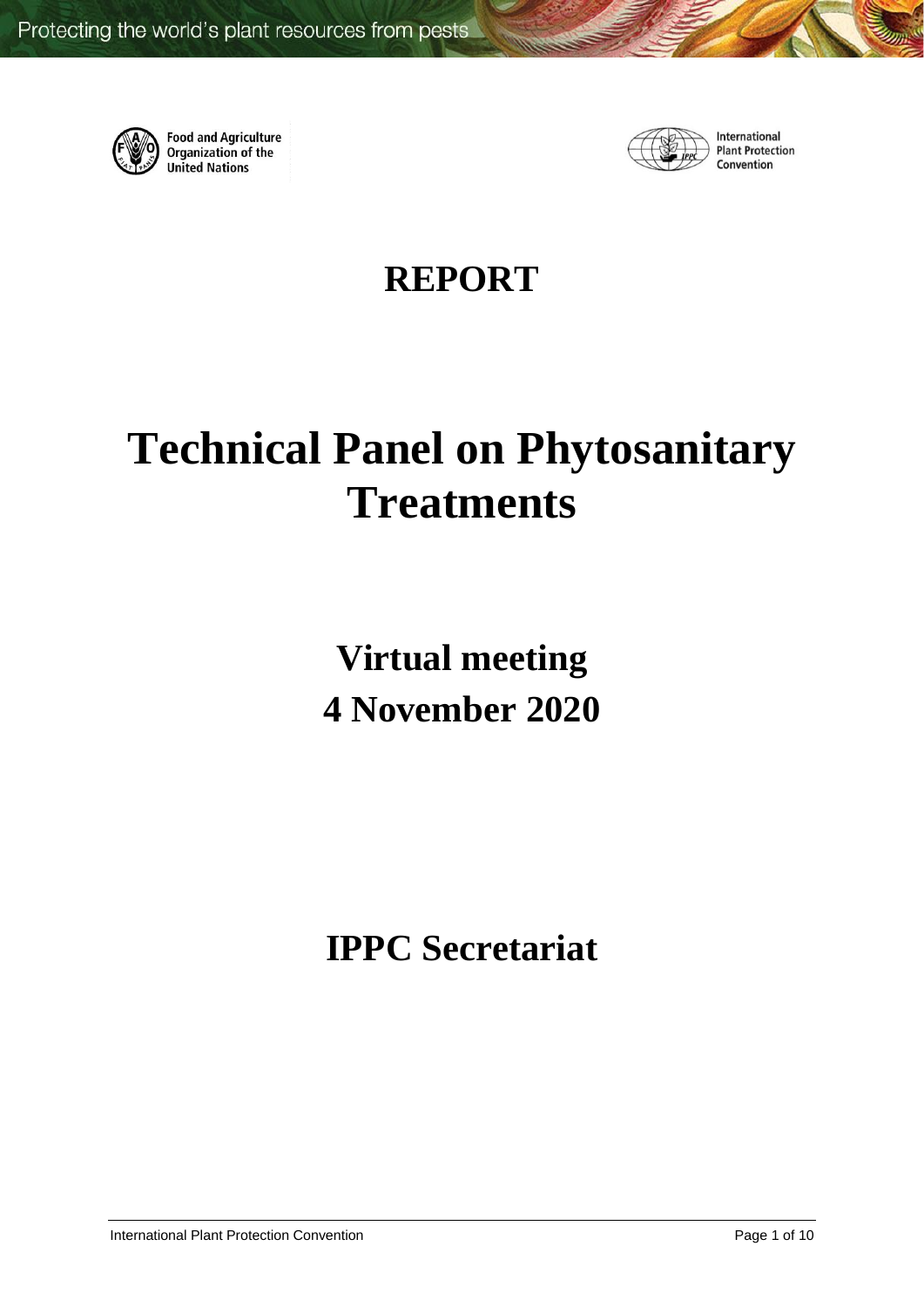FAO. 2020. *Report of the November Virtual Meeting of the Technical panel on Phytosanitary Treatments, 04 November 2020.*  Published by FAO on behalf of the Secretariat of the International Plant Protection Convention (IPPC). 10 pages. Licence: CC BY-NC-SA 3.0 IGO.

The designations employed and the presentation of material in this information product do not imply the expression of any opinion whatsoever on the part of the Food and Agriculture Organization of the United Nations (FAO) concerning the legal or development status of any country, territory, city or area or of its authorities, or concerning the delimitation of its frontiers or boundaries. The mention of specific companies or products of manufacturers, whether or not these have been patented, does not imply that these have been endorsed or recommended by FAO in preference to others of a similar nature that are not mentioned.

The views expressed in this information product are those of the author(s) and do not necessarily reflect the views or policies of FAO.



Some rights reserved. This work is made available under the Creative Commons Attribution-NonCommercial-ShareAlike 3.0 IGO licence (CC BY-NC-SA 3.0 IGO[; https://creativecommons.org/licenses/by-nc-sa/3.0/igo/legalcode\)](https://creativecommons.org/licenses/by-nc-sa/3.0/igo/legalcode).

Under the terms of this licence, this work may be copied, redistributed and adapted for non-commercial purposes, provided that the work is appropriately cited. In any use of this work, there should be no suggestion that FAO endorses any specific organization, products or services. The use of the FAO logo is not permitted. If the work is adapted, then it must be licensed under the same or equivalent Creative Commons licence. If a translation of this work is created, it must include the following disclaimer along with the required citation: "This translation was not created by the Food and Agriculture Organization of the United Nations (FAO). FAO is not responsible for the content or accuracy of this translation. The original English edition shall be the authoritative edition."

Disputes arising under the licence that cannot be settled amicably will be resolved by mediation and arbitration as described in Article 8 of the licence except as otherwise provided herein. The applicable mediation rules will be the mediation rules of the World Intellectual Property Organization<http://www.wipo.int/amc/en/mediation/rules> and any arbitration will be conducted in accordance with the Arbitration Rules of the United Nations Commission on International Trade Law (UNCITRAL).

**Third-party materials.** Users wishing to reuse material from this work that is attributed to a third party, such as tables, figures or images, are responsible for determining whether permission is needed for that reuse and for obtaining permission from the copyright holder. The risk of claims resulting from infringement of any third-party-owned component in the work rests solely with the user.

Sales, rights and licensing. FAO information products are available on the FAO website [\(www.fao.org/publications\)](http://www.fao.org/publications) and can be purchased through [publications-sales@fao.org.](mailto:publications-sales@fao.org) Requests for commercial use should be submitted via: [www.fao.org/contact](http://www.fao.org/contact-us/licence-request)[us/licence-request.](http://www.fao.org/contact-us/licence-request) Queries regarding rights and licensing should be submitted to: [copyright@fao.org.](mailto:copyright@fao.org)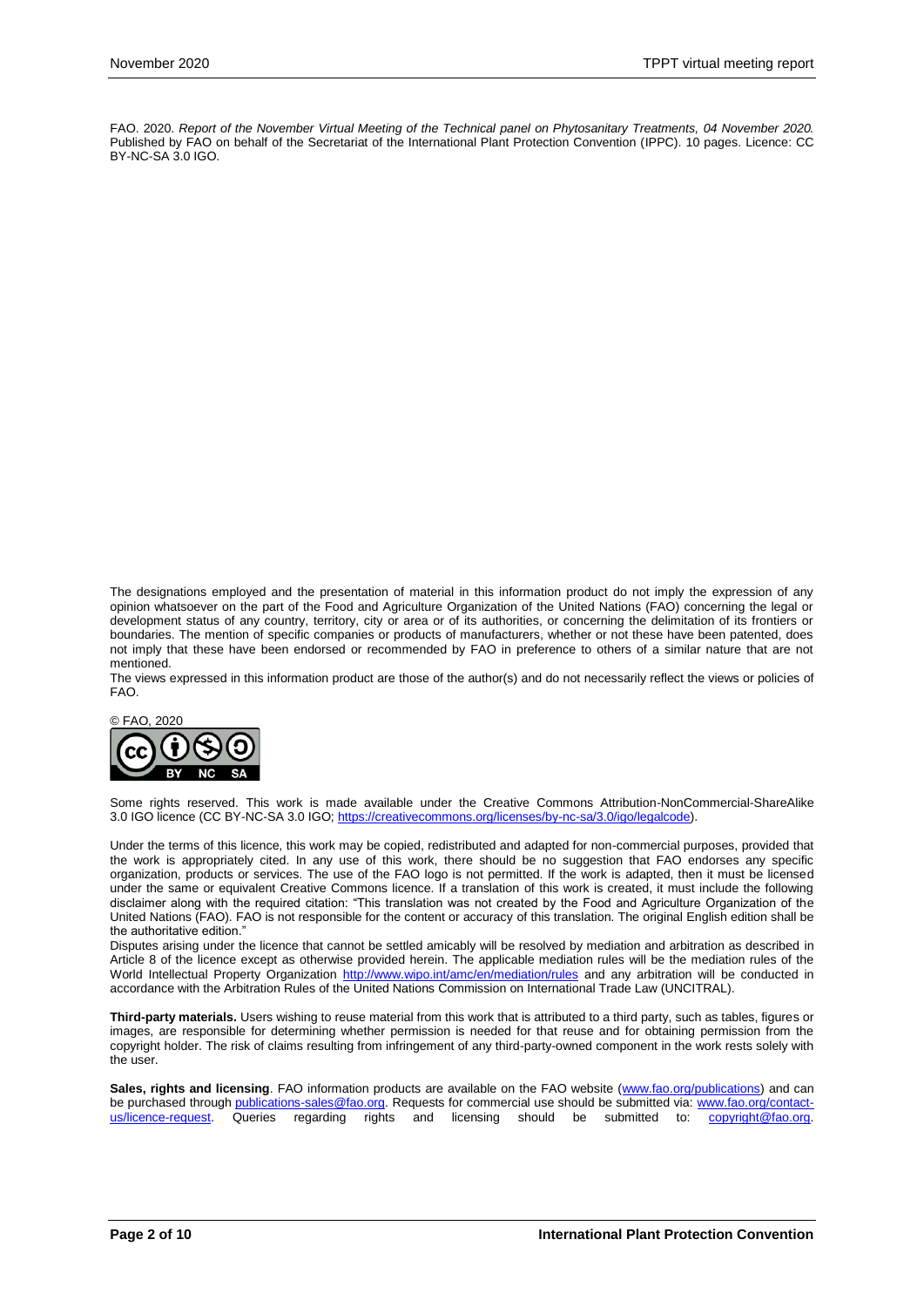# **CONTENTS**

| 1. |                                                                                                                |                                                                                         |  |  |  |  |
|----|----------------------------------------------------------------------------------------------------------------|-----------------------------------------------------------------------------------------|--|--|--|--|
|    | 1.1.                                                                                                           |                                                                                         |  |  |  |  |
|    | 1.2.                                                                                                           |                                                                                         |  |  |  |  |
| 2. |                                                                                                                |                                                                                         |  |  |  |  |
|    |                                                                                                                |                                                                                         |  |  |  |  |
|    | 2.2 Draft PT: Cold treatment for <i>Ceratitis capitata</i> on <i>Prunus avium</i> , <i>Prunus salicina</i> and |                                                                                         |  |  |  |  |
|    |                                                                                                                | 2.3 Draft PT: Cold treatment for Bactrocera tryoni on Prunus avium, Prunus salicina and |  |  |  |  |
|    |                                                                                                                |                                                                                         |  |  |  |  |
|    |                                                                                                                | 2.5 Draft PT: Cold treatment for Ceratitis capitata on Vitis vinifera (2017-023A)7      |  |  |  |  |
|    |                                                                                                                |                                                                                         |  |  |  |  |
|    |                                                                                                                |                                                                                         |  |  |  |  |
| 3. |                                                                                                                |                                                                                         |  |  |  |  |
|    |                                                                                                                |                                                                                         |  |  |  |  |
| 4. |                                                                                                                |                                                                                         |  |  |  |  |
|    |                                                                                                                |                                                                                         |  |  |  |  |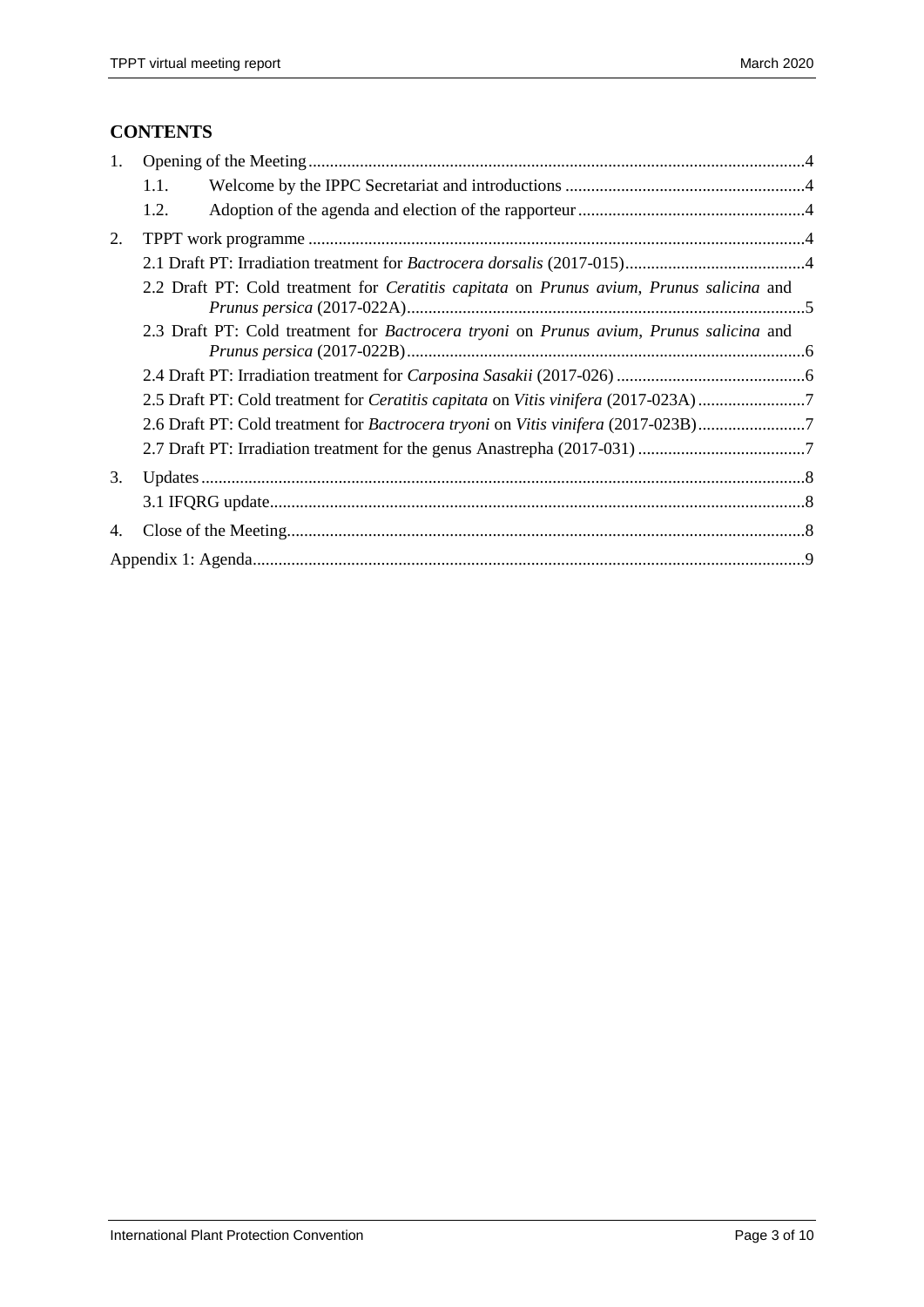### <span id="page-3-0"></span>**1. Opening of the Meeting**

#### <span id="page-3-1"></span>**1.1. Welcome by the IPPC Secretariat and introductions**

- *[1]* The International Plant Protection Convention (IPPC) Secretariat (hereafter referred to as "Secretariat") lead for the Technical Panel on Phytosanitary Treatments (TPPT) chaired the meeting and welcomed the following participants:
	- 1. Mr David OPATOWSKI (TPPT Steward)
	- 2. Ms Andrea BEAM (USA)
	- 3. Mr Toshiyuki DOHINO (Japan)
	- 4. Mr Scott MYERS (USA)
	- 5. Mr Michael ORMSBY (New Zealand)
	- 6. Mr Matthew SMYTH (Australia)
	- 7. Mr Eduardo WILLINK (Argentina)
	- 8. Mr Guy HALLMAN (Invited expert)
	- 9. Ms Janka KISS (IPPC Secretariat, lead)
	- 10. Mr Artur SHAMILOV (IPPC Secretariat, support)
- *[2]* Mr Daojian YU, Mr Peter LEACH and Mr Walther ENKERLIN HOEFLICH was unable to attend this meeting.
- *[3]* The full list of TPPT members and their contact details can be found on the International Phytosanitary Portal (IPP)<sup>1</sup>.

#### <span id="page-3-2"></span>**1.2. Adoption of the agenda and election of the rapporteur**

- *[4]* The Secretariat introduced the agenda and it was adopted as presented in Appendix 1 to this report.
- *[5]* Mr Eduardo WILLINK was elected as the Rapporteur.

#### <span id="page-3-3"></span>**2.TPPT work programme**

- *[6]* The TPPT discussed the 7 phytosnitary treatments that completed second consultation and addressed the consultation comments<sup>2</sup>.
- *[7]* The TPPT noted that in general much less comments were submitted during the second round of consultation, and the submitted comments mostly required an explanation, but not to change the draft PTs.

#### <span id="page-3-4"></span>**2.1 Draft PT: Irradiation treatment for** *Bactrocera dorsalis* **(2017-015)**

- *[8]* Mr Peter LEACH, the Treatment Lead was unable to attend this meeting, thus Mr Guy HALLMAN introduced the Treatment Lead summary, the compiled comments and the draft PT<sup>3</sup>.
- *[9]* In total there were 30 comments. The TPPT discussed the major comments.
- *[10]* **References**. One comment requested the inclusion of references in the "Treatment Schedule" rather than in "Other relevant information". Providing references in "Other relevant information" is standard practice in all the annexes that have been developed for ISPM 28 to date. The current format also has the advantage that it allows the TPPT to explain if other references have been reviewed to support the use of the schedule being developed, so this comment was not incorporated.

 $\overline{a}$ 

<sup>1</sup>TPPT membership list:<https://www.ippc.int/en/publications/81655/>

<sup>&</sup>lt;sup>2</sup> Consultation comments from the 2020 consultation: [https://www.ippc.int/en/core-activities/standards](https://www.ippc.int/en/core-activities/standards-setting/member-consultation-draft-ispms/)[setting/member-consultation-draft-ispms/](https://www.ippc.int/en/core-activities/standards-setting/member-consultation-draft-ispms/)

<sup>3</sup> 11\_TPPT\_2020\_Nov, 12\_TPPT\_2020\_Nov, 2017-015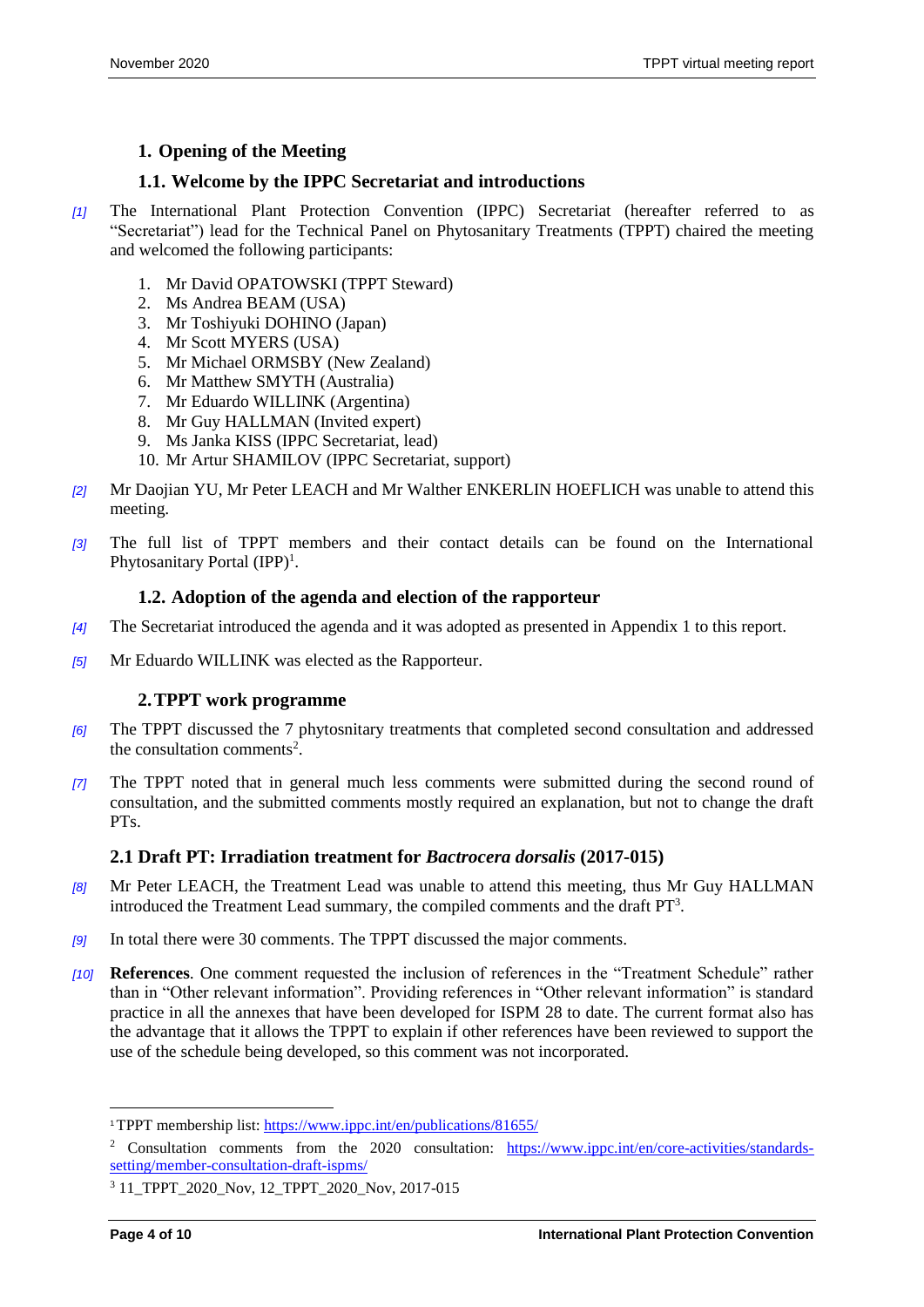- *[11]* **Probit**. One comment suggests the inclusion of "Probit" estimates and that the treatment should meet Probit 9. The TPPT does not refer to Probit estimates nor stipulate a minimum efficacy rates for treatment approval. Every treatment schedule is reviewed and approved on a case-by-case basis, so the comment was not incorporated.
- *[12]* **Restriction of modified atmosphere use**. The TPPT discussed that the SC already approved their recommendation to remove the restriction of irradiating commodities that have been stored in modified atmospheres from PTs concerning fruit flies, but that this has not yet been considered by the CPM. The TPPT agreed to remove the restriction form this treatment as soon as the CPM agrees to the SC recommendation, for this PT and for the draft PT on Irradiation treatment for the genus *Anastrepha* (2017-031).
- *[13]* **Eggs.** One comment suggested the inclusion of "eggs" as an additional life stage that inspectors may encounter during the inspection process. While eggs are less radio tolerant stage and may be found by inspectors and as such the comment has been incorporated. The TPPT noted that this should be done consistently for all irradiation PTs for fruit flies, and included the same adjustment to the draft treatment for *Anastrepha* species (section 2.7).
- *[14]* The TPPT
	- (1) *recommended* the draft PT: Irradiation treatment for *Bactrocera dorsalis* (2017-015) to the SC for approval for adoption
	- (2) *approved* the responses to consultation comments as "TPPT responses" to be presented to the SC.
	- **2.2 Draft PT: Cold treatment for** *Ceratitis capitata* **on** *Prunus avium***,** *Prunus salicina* **and**  *Prunus persica* **(2017-022A)**
- <span id="page-4-0"></span>*[15]* Mr Toshyuki DOHINO, the Treatment Lead introduced the Treatment Lead summary, the responses to the consultation comments, and the draft  $PT<sup>4</sup>$ .
- *[16]* A total of 48 comments were submitted by member countries in the second consultation on July-September 2020. The TPPT discussed the following main issues:
- *[17]* **Varietal differences**: it was proposed by a comment to not to indicate the varieties of the fruits used in the study supporting this treatment, as the treatment is applicable to the species, as a whole, and not only to certain varieties.
- *[18]* The TPPT decided not to incorporate this comment, as it is clear from the PT that the treatment is applicable to *Prunus avium*, *Prunus salicina* and *Prunus persica* as there is no indication of differences in treatment efficacy between varieties, and indicating the tested varieties is consistent with recent practices of the TPPT to provide more information on the supporting studies in the Other relevant information section.
- *[19]* **Endpoint**. Two comments argued that the treatment efficacy of cold treatment should be based the mortality of the most tolerant stage of target pest as indicated in ISPM 42 (*Requirements for temperature treatemnts as a phytosnitary measure*). The endpoint for eggs and larvae in the drafts of 2017-022A, 2017-022B, 2017-023A, 2017-023B is "kill" and "failure to pupariate".
- *[20]* The TPPT agreed that the outcome of any cold treatment as stated must be larvae mortality ("to result in the mortality of eggs and larvae of *Ceratitis capitata* at the stated efficacy"). Therefore any presence of live larvae found during import inspection may be regarded as a failure of treatment in line with ISPM42. The endpoint, failure to pupariate, has been recognized by international experts as a valid outcome to be used in efficacy trials of a treatment and is a way to measure mortality (See 2020-

 $\overline{a}$ 

<sup>4</sup> 02\_TPPT\_2020\_Nov, 03\_TPPT\_2020\_Nov, 2017-022A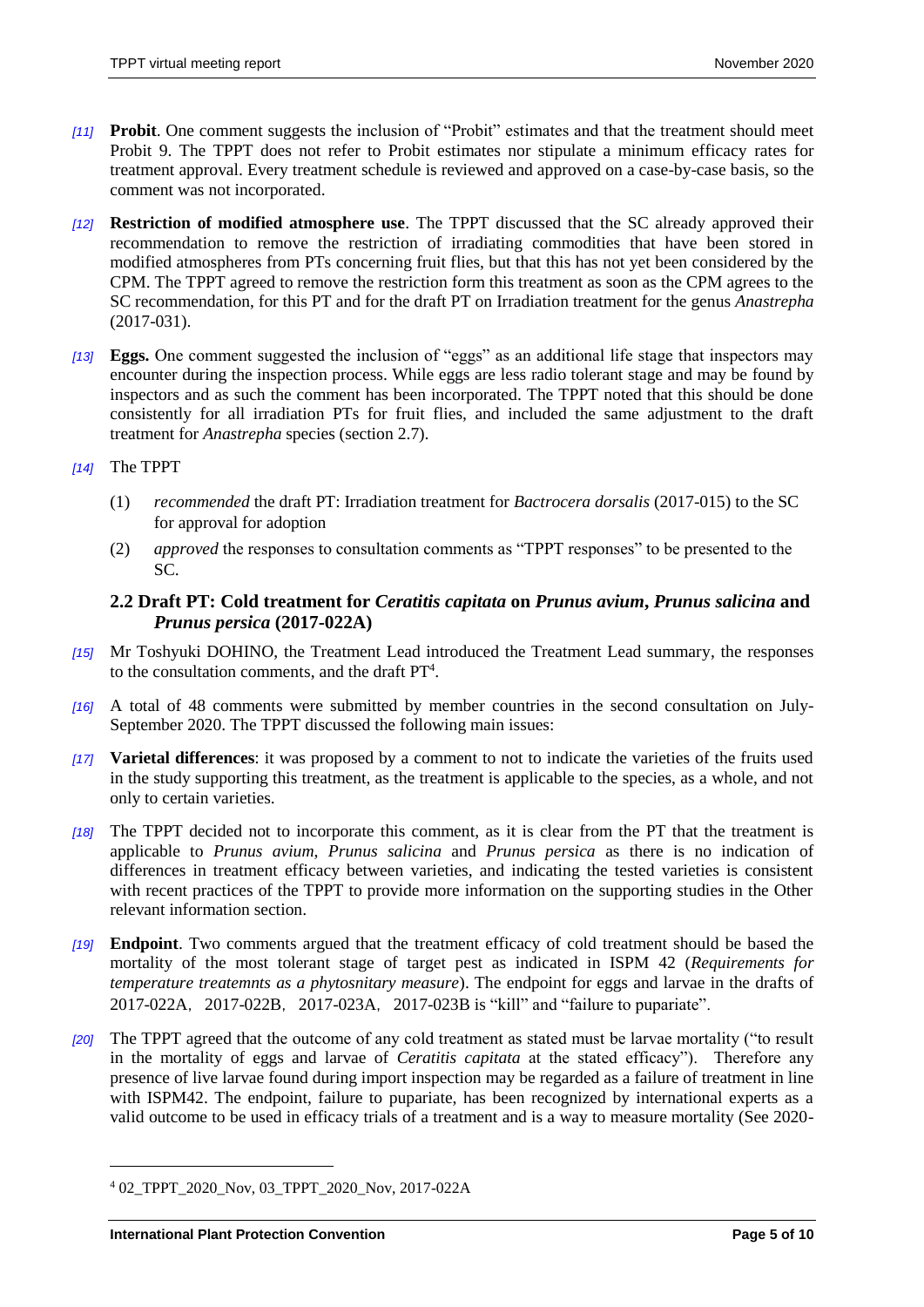02 TPPT report<sup>5</sup>). The endpoint of "failure to pupariate" have been accepted in the adopted PTs (PT 24, PT 25, PT 26, PT 30 and PT 31).

- *[21]* The TPPT agreed to keep the text of the draft PT unchanged and provided suggestions on the responses to consultation comments.
- *[22]* The TPPT
	- (3) *recommended* the draft PT: Cold treatment for *Ceratitis capitata* on *Prunus avium*, *Prunus salicina* and *Prunus persica* (2017-022A) to the SC for approval for adoption
	- (4) *approved* the responses to consultation comments as "TPPT responses" to be presented to the SC.

#### <span id="page-5-0"></span>**2.3 Draft PT: Cold treatment for** *Bactrocera tryoni* **on** *Prunus avium***,** *Prunus salicina*  **and** *Prunus persica* **(2017-022B)**

- *[23]* Mr Toshyuki DOHINO, the Treatment Lead introduced the Treatment Lead summary, the responses to the consultation comments, and the draft  $PT<sup>6</sup>$ .
- *[24]* As the comments to this PT were similar, refer to the discussion reported under 2.2.
- *[25]* The TPPT
	- (5) *recommended* the draft PT: Cold treatment for *Bactrocera tryoni* on *Prunus avium*, *Prunus salicina* and *Prunus persica* (2017-022B) to the SC for approval for adoption
	- (6) *approved* the responses to consultation comments as "TPPT responses" to be presented to the SC.

#### <span id="page-5-1"></span>**2.4 Draft PT: Irradiation treatment for** *Carposina Sasakii* **(2017-026)**

- *[26]* Mr Scott MYERS, the Treatment Lead introduced the Treatment Lead summary, the responses to the consultation comments, and the draft PT<sup>7</sup>.
- *[27]* In total there were 39 comments. All comments supported the adoption of Draft PT. The majority of comments referred to typographical errors, using acronyms correctly, missing punctuation, or inconsistencies in punctuation in the reference section, these comments were incorporated into the draft.
- *[28]* **References**. One comment requested the inclusion of references in the "Treatment Schedule" rather than in "Other relevant information". Providing references in "Other relevant information" is standard practice in all the annexes that have been developed for ISPM 28 to date. The current format also has the advantage that it allows the TPPT to explain if other references have been reviewed to support the use of the schedule being developed.
- *[29]* The TPPT

l

- (7) *recommended* the draft PT: Irradiation treatment for *Carposina Sasakii* (2017-026) to the SC for approval for adoption
- (8) *approved* the responses to consultation comments as "TPPT responses" to be presented to the SC.

<sup>5</sup> 2020-02 TPPT Virtual Meeting Report[: https://www.ippc.int/en/publications/88293/](https://www.ippc.int/en/publications/88293/)

<sup>6</sup> 04\_TPPT\_2020\_Nov, 05\_TPPT\_2020\_Nov, 2017-022B

<sup>7</sup> 14\_TPPT\_2020\_Nov, 15\_TPPT\_2020\_Nov, 2017-026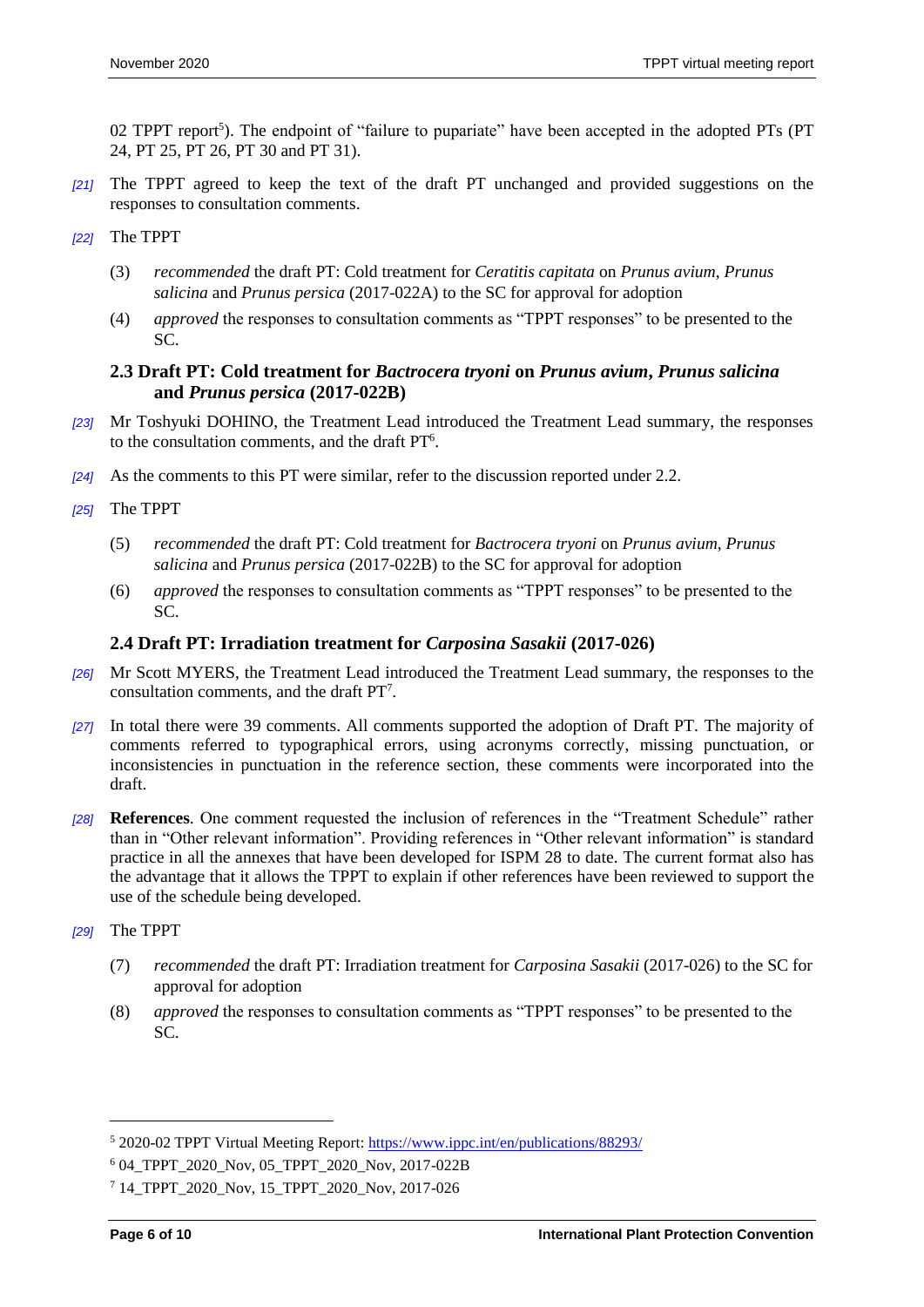#### <span id="page-6-0"></span>**2.5 Draft PT: Cold treatment for** *Ceratitis capitata* **on** *Vitis vinifera* **(2017-023A)**

- *[30]* Mr Toshyuki DOHINO, the Treatment Lead introduced the Treatment Lead summary, the responses to the consultation comments, and the draft PT<sup>8</sup>.
- *[31]* As the comments to this PT were similar, refer to the discussion reported under 2.2.
- *[32]* The TPPT
	- (9) *recommended* the draft PT: Cold treatment for *Ceratitis capitata* on *Vitis vinifera* (2017-023A) to the SC for approval for adoption
	- (10) *approved* the responses to consultation comments as "TPPT responses" to be presented to the SC.

#### <span id="page-6-1"></span>**2.6 Draft PT: Cold treatment for** *Bactrocera tryoni* **on** *Vitis vinifera* **(2017-023B)**

- *[33]* Mr Toshyuki DOHINO, the Treatment Lead introduced the Treatment Lead summary, the responses to the consultation comments, and the draft  $PT<sup>9</sup>$ .
- *[34]* As the comments to this PT were similar, refer to the discussion reported under 2.2.
- *[35]* The TPPT

 $\overline{a}$ 

- (11) *recommended* the draft PT: Cold treatment for *Bactrocera tryoni* on *Vitis vinifera* (2017-023B) to the SC for approval for adoption
- (12) *approved* the responses to consultation comments as "TPPT responses" to be presented to the SC.

#### <span id="page-6-2"></span>**2.7 Draft PT: Irradiation treatment for the genus** *Anastrepha* **(2017-031)**

- *[36]* Mr Matthew SMYTH, the Treatment Lead introduced the Treatment Lead summary, the responses to the consultation comments, and the draft  $PT<sup>10</sup>$ .
- *[37]* In total there were 26 comments. The outstanding comments were discussed by the TPPT.
- *[38]* **Adopted PTs for Anastrepha species**. One comment raised that there is a higher dose already accepted for *Anastrepha serpentina*. This issue was discussed at the TPPT at their 2018-06 meeting<sup>11</sup>, and they agreed the new information considered in this draft PT supports the adoption of the lower generic dose. The TPPT agreed to the detailed response is provided to the compiled comments document.
- *[39]* **Dose**. Another comment acknowledges the draft PT is based on available research but considers the 70 Gy dose is low compared to other fruit flies. No technical reason is provided as to why the draft PT would not be effective. The comment also seeks a generic dose to manage fruit fly in mango but this is outside the scope of the draft PT. The TPPT agreed to the detailed response is provided to the compiled comments document.
- *[40]* **Restriction of modified atmosphere use**. The TPPT discussed that the SC already approved their recommendation to remove the restriction of irradiating commodities that have been stored in modified atmospheres from PTs concerning fruit flies, but that this has not yet been considered by the CPM. The TPPT agreed to remove the restriction form this treatment as soon as the CPM agrees to the SC recommendation.

<sup>8</sup> 06\_TPPT\_2020\_Nov, 07\_TPPT\_2020\_Nov, 2017-023A

<sup>9</sup> 08\_TPPT\_2020\_Nov, 09\_TPPT\_2020\_Nov, 2017-023B

<sup>&</sup>lt;sup>10</sup> 10\_TPPT\_2020\_Nov, 13\_TPPT\_2020\_Nov, 2017-031

<sup>&</sup>lt;sup>11</sup> 2018-06 TPPT Meeting Report (Section 4.5):<https://www.ippc.int/en/publications/86619/>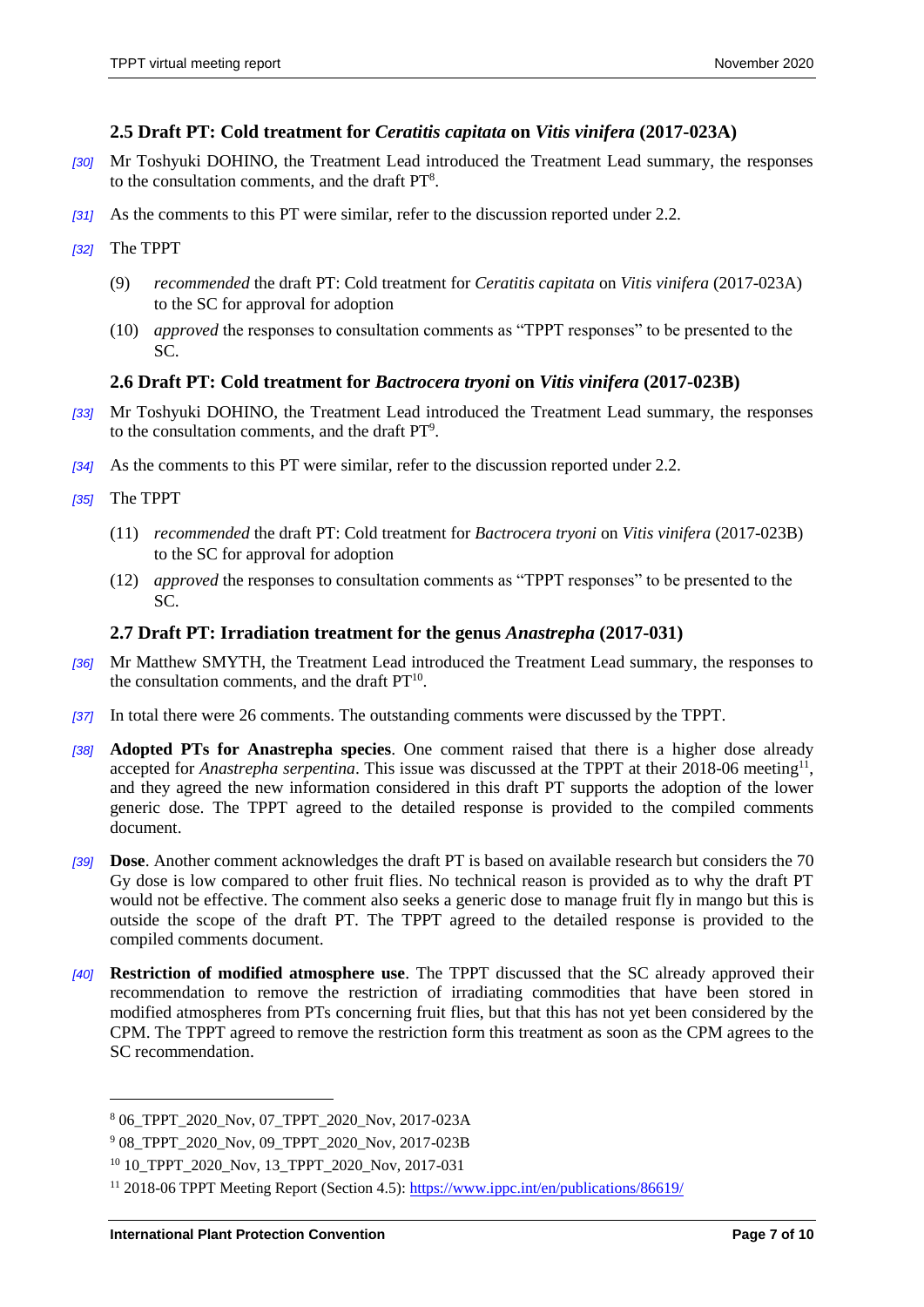- *[41]* **Eggs**. The TPPT agreed to include in the text of the draft PT that inspectors may encounter not only non-viable larvae or puparia during the inspection process but eggs as well. Discussion reported under section 2.1.
- <span id="page-7-0"></span>*[42]* The TPPT
	- (13) *recommended* the draft PT: Irradiation treatment for the genus *Anastrepha* (2017-031) to the SC for approval for adoption
	- (14) *approved* the responses to consultation comments as "TPPT responses" to be presented to the SC.

#### **3.Updates**

#### <span id="page-7-1"></span>**3.1 IFQRG update**

*[43]* The Chair of the International Forestry Research Group (IFQRG ) Mr Mike ORMSBY provided an update on the recent IFQRG Symposium. He mentioned several treatment related matter being discussed. One of these is the progress made with researching the phytosnitary use of EDN treatments. He also informed the TPPT of the presentations on dielectric heat treatments and how the work is being progressed on the guide on ISPM 15 treatments under the guidance of one of the subgroups of the Implementation and Capacity Development Committee (IC). He also mentioned the use of wood preservatives that are efficient on pine wood nematode, and that this could be interesting when drafting the ISPM on chemical treatments, that is on the workprogramme of the TPPT.

#### <span id="page-7-2"></span>**4.Close of the Meeting**

*[44]* The Secretariat thanked the TPPT members for their participation and closed the meeting.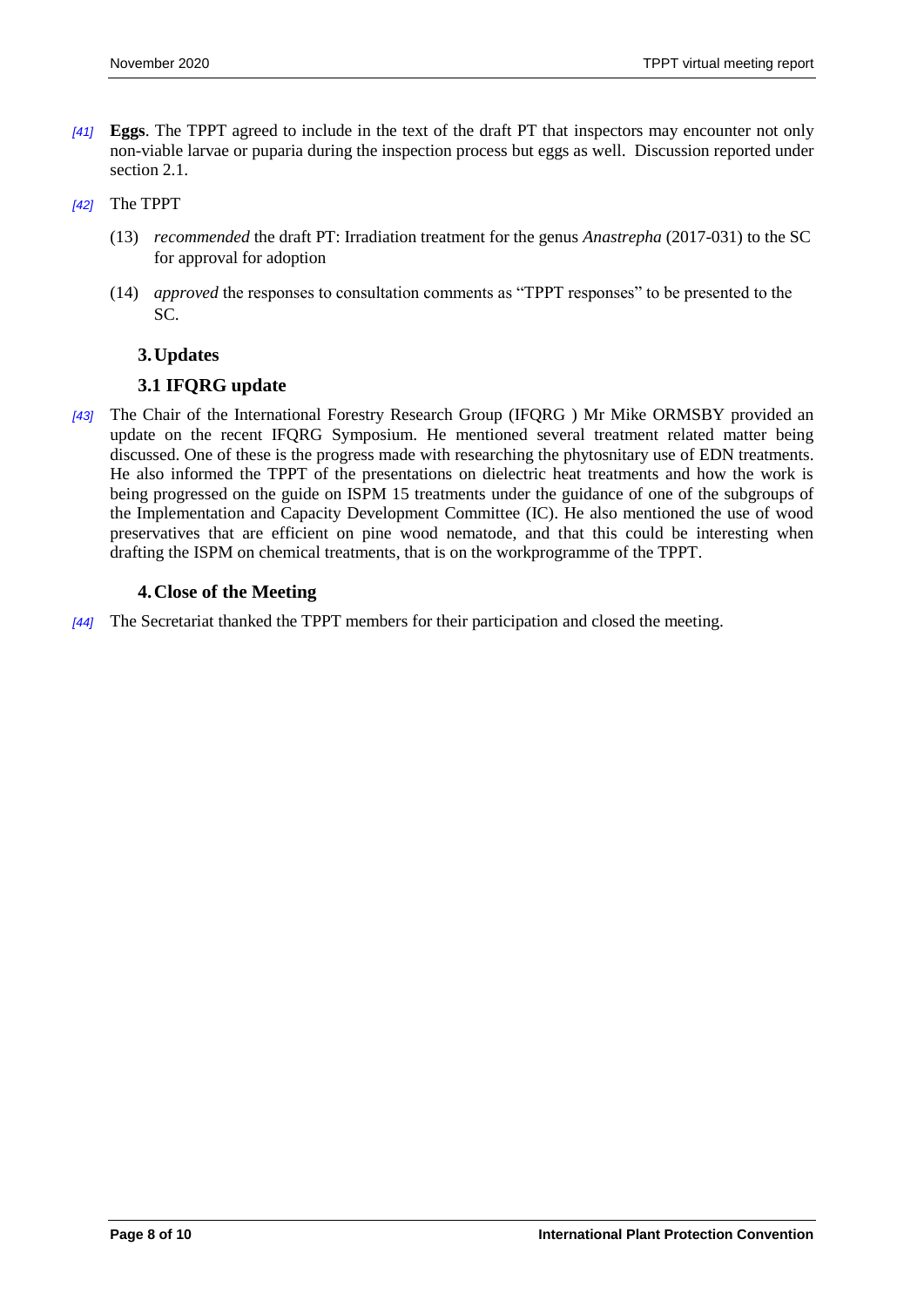#### **2020 NOVEMBER VIRTUAL MEETING OF THE TECHNICAL PANEL ON PHYTOSANITARY TREATMENTS (TPPT)**

# **AGENDA**

<span id="page-8-0"></span>

|     | <b>AGENDA ITEM</b>                                                                                                 | DOCUMENT NO.                                                                                                                   | <b>PRESENTER</b> |
|-----|--------------------------------------------------------------------------------------------------------------------|--------------------------------------------------------------------------------------------------------------------------------|------------------|
| 1.  | Opening of the meeting                                                                                             |                                                                                                                                |                  |
| 1.1 | Welcome by the IPPC Secretariat                                                                                    |                                                                                                                                | KISS / ALL       |
| 1.2 | Adoption of the agenda and election of the rapporteur                                                              | 01_TPPT_2020_Nov                                                                                                               | KISS / ALL       |
| 2.  | TPPT work programme - PTs from second consultation                                                                 | All submissions:<br>https://www.ippc.int/en/work-<br>area-pages/draft-phytosanitary-<br>treatments-and-relevant-<br>documents/ |                  |
| 2.1 | Draft PT: Irradiation treatment for Bactrocera dorsalis (2017-<br>015)                                             |                                                                                                                                | <b>LEACH</b>     |
|     | Compiled comments                                                                                                  | 11_TPPT_2020_Nov                                                                                                               |                  |
|     | Treatment Lead summary                                                                                             | 12_TPPT_2020_Nov                                                                                                               |                  |
|     | Draft PT<br>٠                                                                                                      | 2017-015                                                                                                                       |                  |
| 2.2 | Draft PT: Cold treatment for Ceratitis capitata on Prunus<br>avium, Prunus salicina and Prunus persica (2017-022A) |                                                                                                                                | <b>DOHINO</b>    |
|     | Compiled comments                                                                                                  | 02_TPPT_2020_Nov                                                                                                               |                  |
|     | <b>Treatment Lead summary</b>                                                                                      | 03_TPPT_2020_Nov                                                                                                               |                  |
|     | Draft PT                                                                                                           | 2017-022A                                                                                                                      |                  |
| 2.3 | Draft PT: Cold treatment for Bactrocera tryoni on Prunus<br>avium, Prunus salicina and Prunus persica (2017-022B)  |                                                                                                                                | <b>DOHINO</b>    |
|     | Compiled comments                                                                                                  | 04_TPPT_2020_Nov                                                                                                               |                  |
|     | Treatment Lead summary                                                                                             | 05_TPPT_2020_Nov                                                                                                               |                  |
|     | Draft PT                                                                                                           | 2017-022B                                                                                                                      |                  |
| 2.4 | Draft PT: Irradiation treatment for Carposina Sasakii (2017-<br>026)                                               |                                                                                                                                | <b>MYERS</b>     |
|     | Compiled comments                                                                                                  | 14_TPPT_2020_Nov                                                                                                               |                  |
|     | Treatment Lead summary                                                                                             | 15_TPPT_2020_Nov                                                                                                               |                  |
|     | Draft PT                                                                                                           | 2017-026                                                                                                                       |                  |
| 2.5 | Draft PT: Cold treatment for Ceratitis capitata on Vitis<br>vinifera (2017-023A)                                   |                                                                                                                                | <b>DOHINO</b>    |
|     | Compiled comments                                                                                                  | 06_TPPT_2020_Nov                                                                                                               |                  |
|     | <b>Treatment Lead summary</b>                                                                                      | 07_TPPT_2020_Nov                                                                                                               |                  |